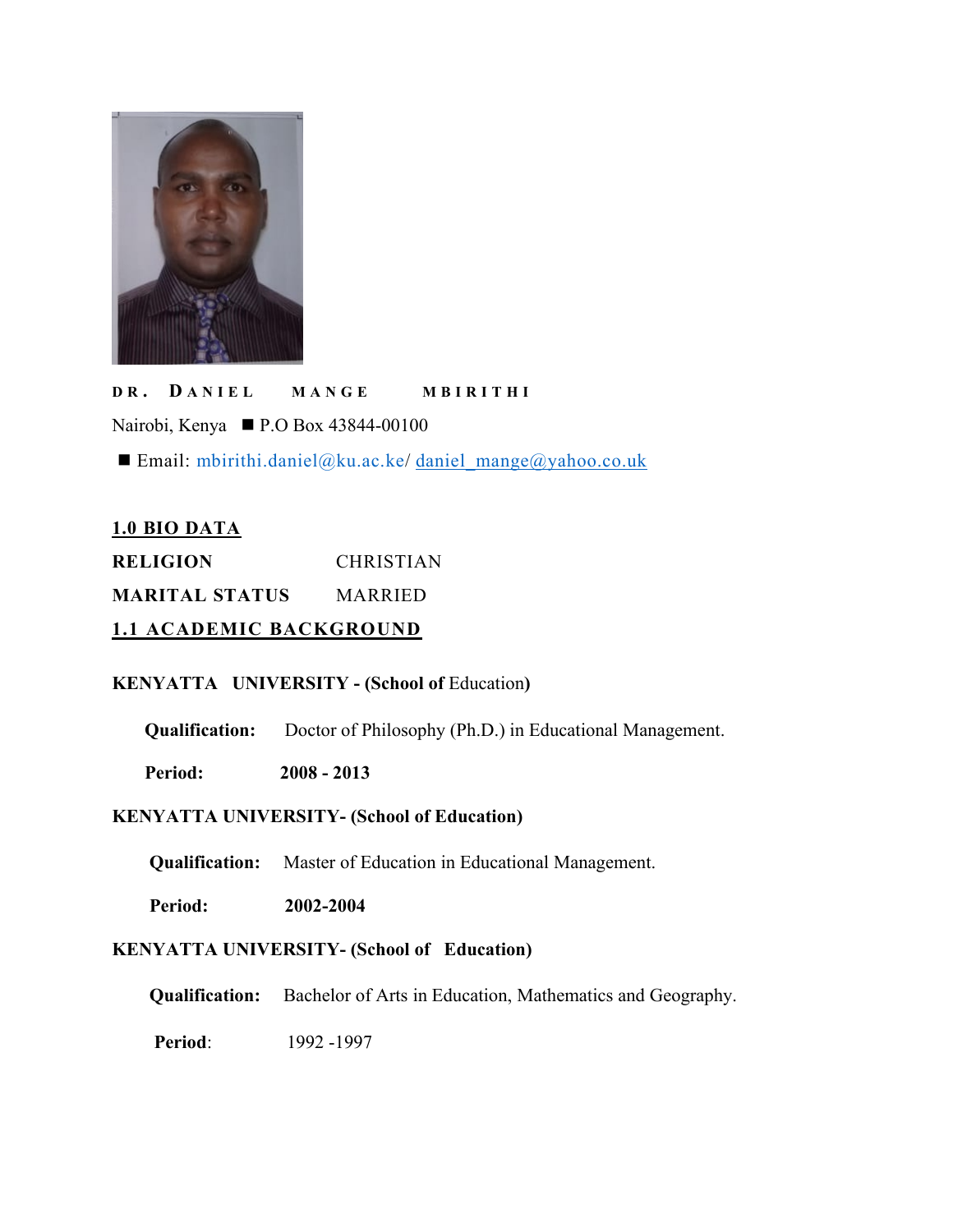## **HIGH SCHOOL - CHOGORIA BOYSHIGH SCHOOL/AKITHII SECONDARY SCHOOL**

**Qualifications:** B-(minus)

**Period:** 1987 - 1991

### **PRIMARY SCHOOL - LIMBINE PRIMARY SCHOOL**

**Qualifications:** B+ (plus)

**Period**: 1979 -1986

### **1.2 RESEARCH PUBLICATION**

Ph. D thesis Management challenges facing Kenya's public universities and their implications on quality education.

### **1.2.1 REFEREED JOURNALS**

1)Rwothumio, J., Mbirithi, D. M., & Itolondo, W. (2020). Role of Financial Rewards in Enhancing Academic Staff Performance in Public Universities in Uganda. *East African Journal of Interdisciplinary Studies*, *2*(1), 207-223.

2) Rwothumio, J., Mbirithi, D. M., & Itolondo, W. (2021). Influence of Training in Determining Academic Staff Performance in Public Universities in Uganda. *East African Journal of Education Studies*, *3*(1), 39-51.

3) Khamisi S.N. and Mange D. (2020) Partnership between the Police and Community Policing in enhancing security in Kwale county, Kenya. *International Academic Journal of Law and Society. 1(2), 46-67*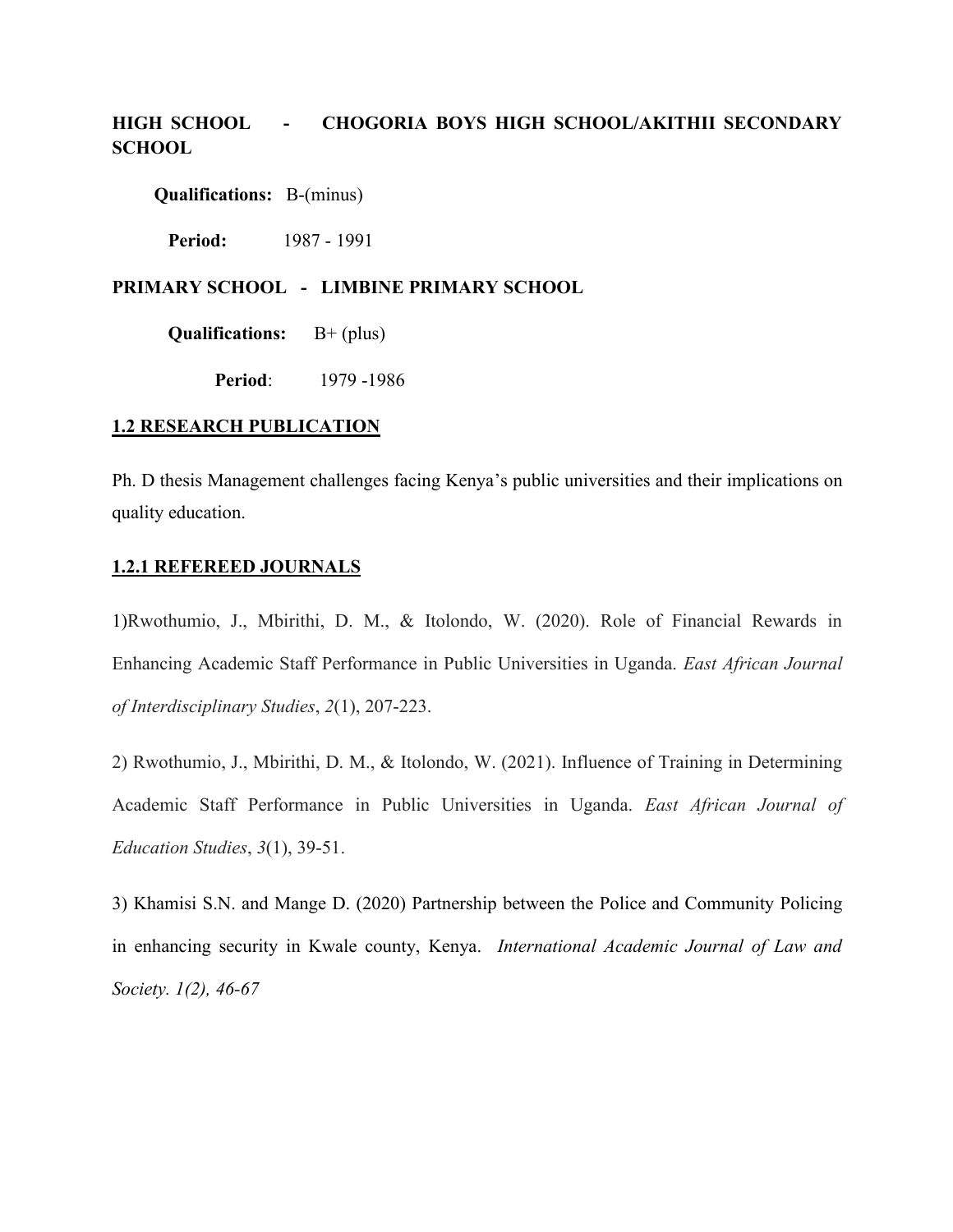4) Sebastian Juma Menza and Daniel Mange (2020)Analyzing the challenges faced by Beach Management units in Managing Fisheries Stock in Mombasa County, Kenya. *International Academic Journals Vol 2 issue 2 pp 137-165*

5) Mtana G. and Mange D.M. (2020) Determinants of Early Childhood Education (ECE) in Kilifi South Sub-County, Kenya. *International Academic Journal of social sciences and education 2 (2) 209-225*

6) Muteti A. Mange D.M and Kiruthu F. (2020) *Dynamics of community Policing Initiatives and Implication on Security in Mombasa County, Kenya.* Journal of African Interdisciplinary studies 4 (7) 20-35.

7) Julius Kinyanjui Kiiru, Mange D.M., Otieno M. (2020) *Lunch Programme Management and its Influence on Educational Outcomes in Public Day Secondary Schools in Mombasa and Kilifi Counties, Kenya.* International Journal of Research Publications Vol.10, Issue 9

8) Julius Kinyanjui Kiiru, Mange D.M., Otieno M. (2020) *Lunch Programme Management and its Influence on Educational Outcomes in Public Day Secondary Schools in Mombasa and Kilifi Counties, Kenya.* International Journal of Research Publications Vol.10, Issue 9

9) Richard N.W, Charles M. and Daniel M.M (2020) *Influence of Principles' Conflict*

*Management Strategies on Conflict Resolutions in Secondary Schools in Muranga County,*

*Kenya.* European Journal of Education Studies. ISSN:2501-1111 Vol.7 Issue 4 2020

*10)* Charles Masila M. Mange D.M (2020) *Stakeholders Perceptions od Control Measures Addressing Malpractices on Attainment of Sustainable Credible Examinations in Secondary Schools in Makueni County, Kenya*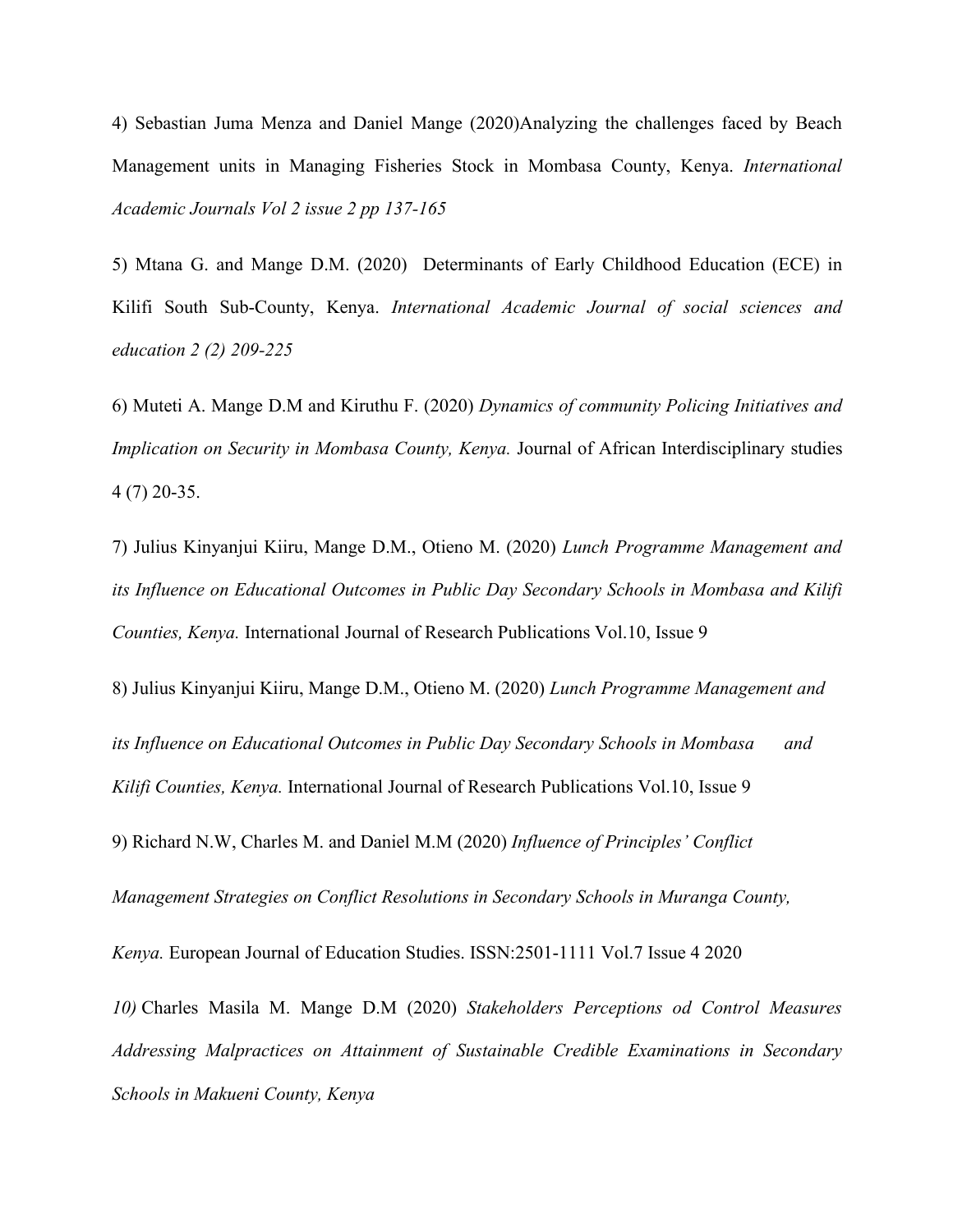11) Mange D.M, Onyango George, Waweru Samuel (2019) *Management Challenges Facing Kenya's Public Universities and Implications for the Quality of Education*

12) Irene Ngotho, Mange D. M, Kiruthu Felix (2019) *Efects of Labour Disputes on Quality of Education in Public Secondary Schools in Mvita Constituency, Mombasa County, Kenya.*

13) Mange D. M, Macmbinji V. O. and Ndung'u L. M. (2019) *An analysis of Approaches used to Train Learners with Autism Spectrum Disorders Human Occupation Skills in Selected Special Units, Mombasa County, Kenya,* vol.3.

14) Leonard M. M, Mbirithi D. M, Mathuva E. (2018) *Factors Influencing ICT Integration in Public Secondary School Curriculum in Taveta Sub County, Kenya.* Vol 8, issue NO. 2.

15) Karani, H. M, Mange D.M. (2018) *Student Council Involvement in Decision Making in Public Secondary Schools in Kwale County, Kenya.* IJSER.

16) Habil O. and Mange D.M (2014) *Factors to Job Satisfaction among Primary School Teachers in Coast Province, Kenya. International journal of education and research* vol. 2 No. 7.

#### **1.2.2 OTHER PUBLICATIONS**

### **1.2.2.1 Reviewed conference papers**

i. Assessing the Role of Human Resource Management Practices in Determining the Performance of Lecturers in Ugandan Public Universities. 2018.

ii. An assessment of Geo-Environmental Risk Disaster: A case of Changamwe Sub- County, Mombasa County Kenya. Vincent O., Ndung'u L. M.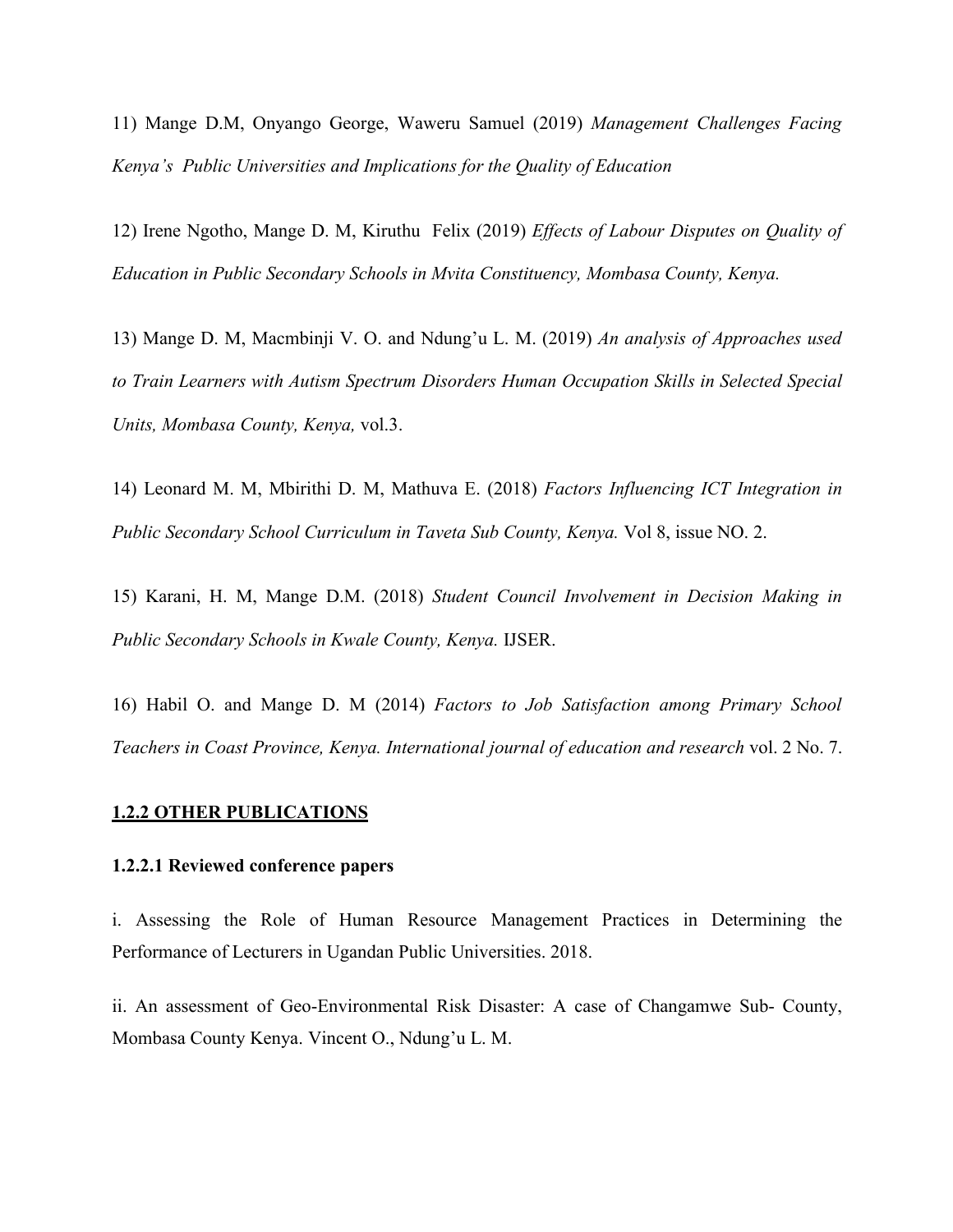iii. MacMbinji V.O. Mathew K. and Mange D.  $(2017)$  p $\beta$ presented a paper entitled "Working" Towards Inclusion of Children Living with Communication Disability in the Mainstream Education in Kenya" Presented at the 6<sup>th</sup> East African International Conference on communication disability, Kenyatta university, Nairobi, Kenya 9<sup>th</sup> to 10<sup>th</sup> February,2017.

### **1.2.2.2 Scholarly Presentations atconferences/workshops/seminars**

i. East African conference on communication disabilities: collaborative service development 12- 13 July 2018

ii. Re-Weaving Education to Meet the Demands of 21<sup>st</sup> Century held in September 2018 at KUCC.

iii. Online assessment and Support Workshop for Teacher Educators March 2017

iv. Attended an international conference at Kenyatta University in May 2015 and presented a paper entitled "Management challenges facing Kenya's public universities and their implications on quality of education".

v. Attended KDSA/DAAD Scientific paper writing workshop at KUCC in Kenyatta University, on 24 th-27 th July 2013.

vi. 2 nd International conference on re-engineering education for sustainable development.

18<sup>th</sup> -20<sup>th</sup> May 2015 KUCC.

vii. Online Assessment training by commonwealth of learning 27<sup>th</sup> March 31<sup>st</sup> March 2017.

viii. Conference on Teaching Methodology Course which covered teaching methodology, setting of examinations and enhancing analysis of scores on  $28<sup>th</sup>$  May  $-14<sup>th</sup>$  November 2013.

ix. 81<sup>st</sup> International conference on education reforms and innovation in enhancing quality and equity held on 20<sup>th</sup> -21<sup>st</sup> February 2012 at Kenyatta University.

# **1.3 QUALITY TEACHING, LEARNING AND MENTORSHIP Ph.D. ON GOING**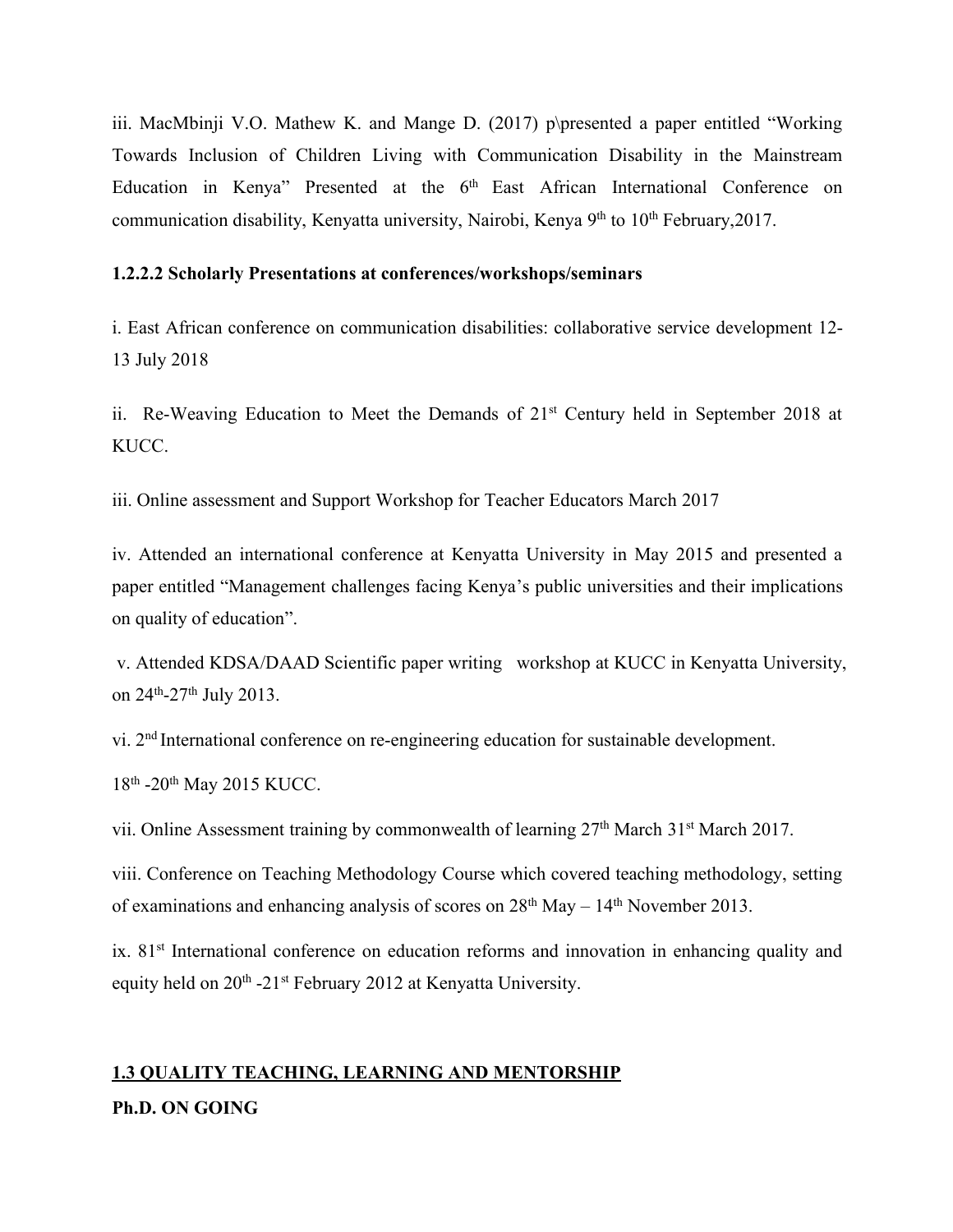| Muli Michael Wambua<br>1.    | E83/CE/24283/2012     |
|------------------------------|-----------------------|
| Mercy W. Mwaura<br>2.        | E83/CE/21888/2012     |
| Ondieki Francis<br>3.        | E83/CTY/22941/2011    |
| Peter M. Mbevo<br>4.         | E83/21789/2010        |
| Abdulhakim Aboud Bwana<br>5. | E83/CE/25479/2013     |
| Mohamed Abdi Adan<br>6.      | E83/CE/27385/2013     |
| Mulei Muasya Jackson<br>7.   | E83/CE/2476/2013      |
| Nzoka Jackline Tabitha<br>8. | E83/CE/28475/2013     |
| 9.<br>Siti Hassan Gakera     | E83/MSA/PT/28271/2014 |
| 10. Nyaga Juliet Igoki       | E83/MSA/PT/28619/2013 |
| 11. Joseph Rwothumio         | Uganda                |
| 12. .Hellen Navalla Arunga   | E83/CE/28183/2014     |
| 13. Kinyanjui Julius Kiiru   | E83/MSA/PT/25915/2018 |
| 14. Bernard Mutunga          | E83/CE/25195/2014     |
| 15. Juliet Igoki Nyaga       | E83/PT/MSA/28619/2013 |
| 16. Eugene Itsusa            | E83/CE/34197/2016     |

# **MASTERS STUDENTS - COMPLETED**

| <b>NAME</b>                | <b>REGISTRATION NO.</b> | DATE OF COMPLETION |  |
|----------------------------|-------------------------|--------------------|--|
| 1.Givan Mtana              | C153/MSA/PT/39138/2016  | December 2020      |  |
| 2. Sebastian Juma Menza    | C153/MSA/PT/27951/2014  | <b>July 2020</b>   |  |
| 3. Khamisi Stephen Ngereso | C153/MSA/PT/28278/2013  | <b>July 2020</b>   |  |
| 4. Dibogo Everlyne Akinyi  | E55/MSA/CE/26780/11     | December 2019      |  |
| 5. Mugo Nancy Wanjiru      | E55/CE/21156/12         | December 2019      |  |
| 6. Kiniu Scholar Glorious  | E55/CE/21381/12         | <b>July 2019</b>   |  |
| 7. Mugo Nancy Wanjiru      | E55/CE/201156/2012      | November 2019      |  |
| 8. Irene Ngotho            | C153/MSA/PT/27949/2014  | June 2019          |  |
|                            |                         |                    |  |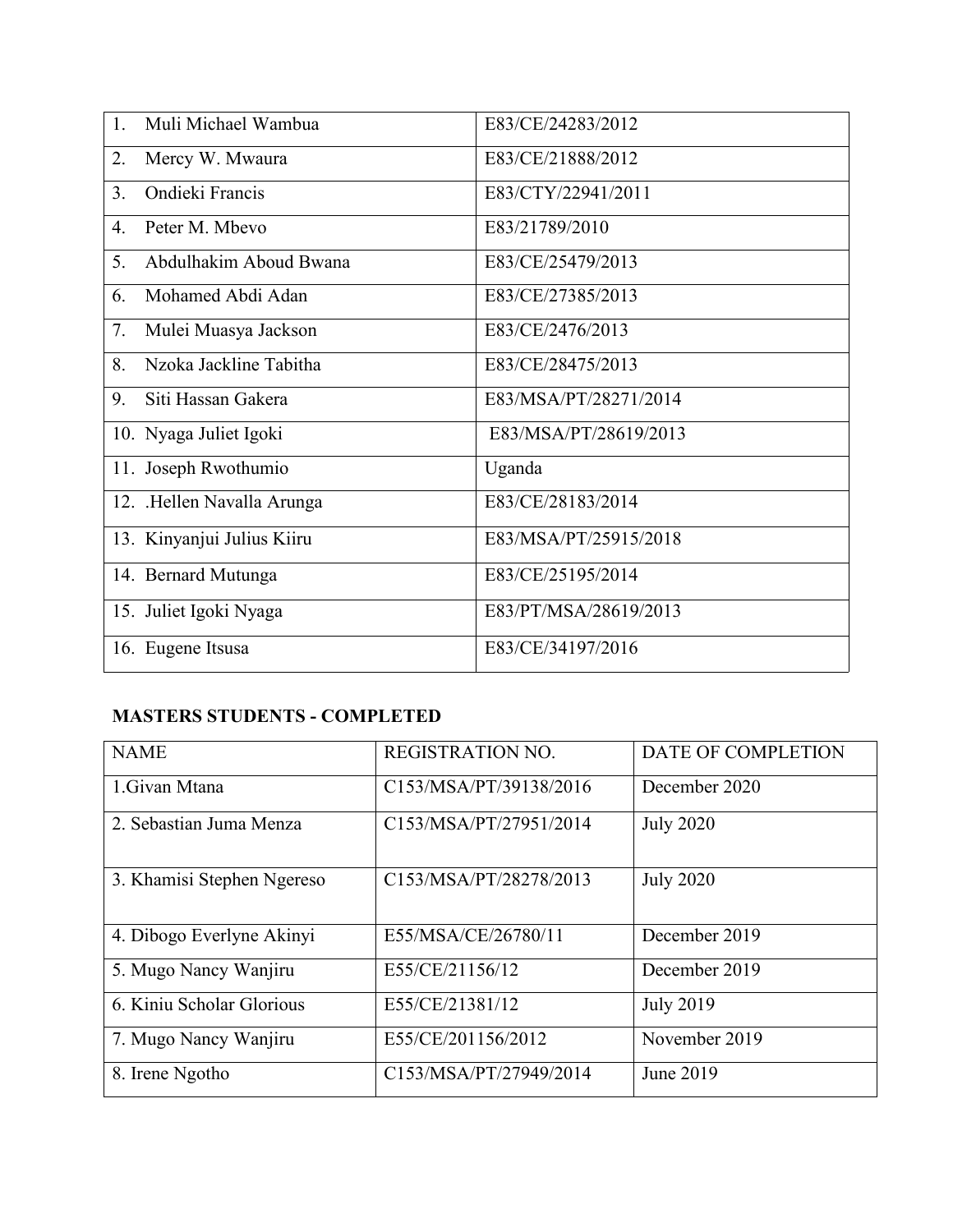| 9. Dibogo Everleyne Akinyi  | E55/MSA/CE/267802011   | May 2019         |
|-----------------------------|------------------------|------------------|
| 10. Charles Masila          | E55/CE/27940/2013      | April 2019       |
| 11. Muniu Scholar Gloria    | E55/CE/21381/2012      | February 2019    |
| 12. Harun Karani Mabwanga   | EDU-3-7001-1/2012-KEMU | December 2019    |
| 13. Leonard Mule Mbithi     | EDU-3-7256-2/2013-KEMU | December 2019    |
| 14. Eva Matunda Dawai       | C153/MSA/PT/25660/2011 | December 2018    |
| 15. Mwendia Cecily Wanjiku  | E35/CE/24314/2012      | October 2018     |
| 16. Ogega Josphat Akunga    | E35/CE/24314/2012      | October 2018     |
| 17. Alexander Muasya Muteti | C153/MSA/PT/27574/2014 | <b>July 2018</b> |
| 18. Lilian Wanja Mutungi    | E35/MSA/CE/26907/2011  | <b>July 2018</b> |
| 19. Matheka V. Mutunge      | E55/CE/24022/2012      | November 2017    |
| 20. Francis Chemion Masai   | E55/31287/2012         | <b>July 2017</b> |
| 21. Wesley Mwatela Makonde  | EDU-3-7006-2013 - KEMU | April 2017       |
| 22. Said Matirimo Nuru      | E55/MSA/CE/24743/2012  | January 2016     |
| 23. Paul Kahiro Kuria       | E35/20329/2012         | October 2016     |
| 24. Edward Otieno Obuya     | E35/MSA/CE/24306/2013  | December 2015    |
| 25. Faith A. Aringo         | E35/MSA/CE/24120/2011  | December 2015    |
| 26. Munira Mbarack Abeid    | E35/MSA/CE/22376/2011  | December 2015    |

# **MASTERS STUDENTS ON-GOING**

| Mr. Richard Ngugi Wainaina | E55/CE/27941/2013 |
|----------------------------|-------------------|
|                            |                   |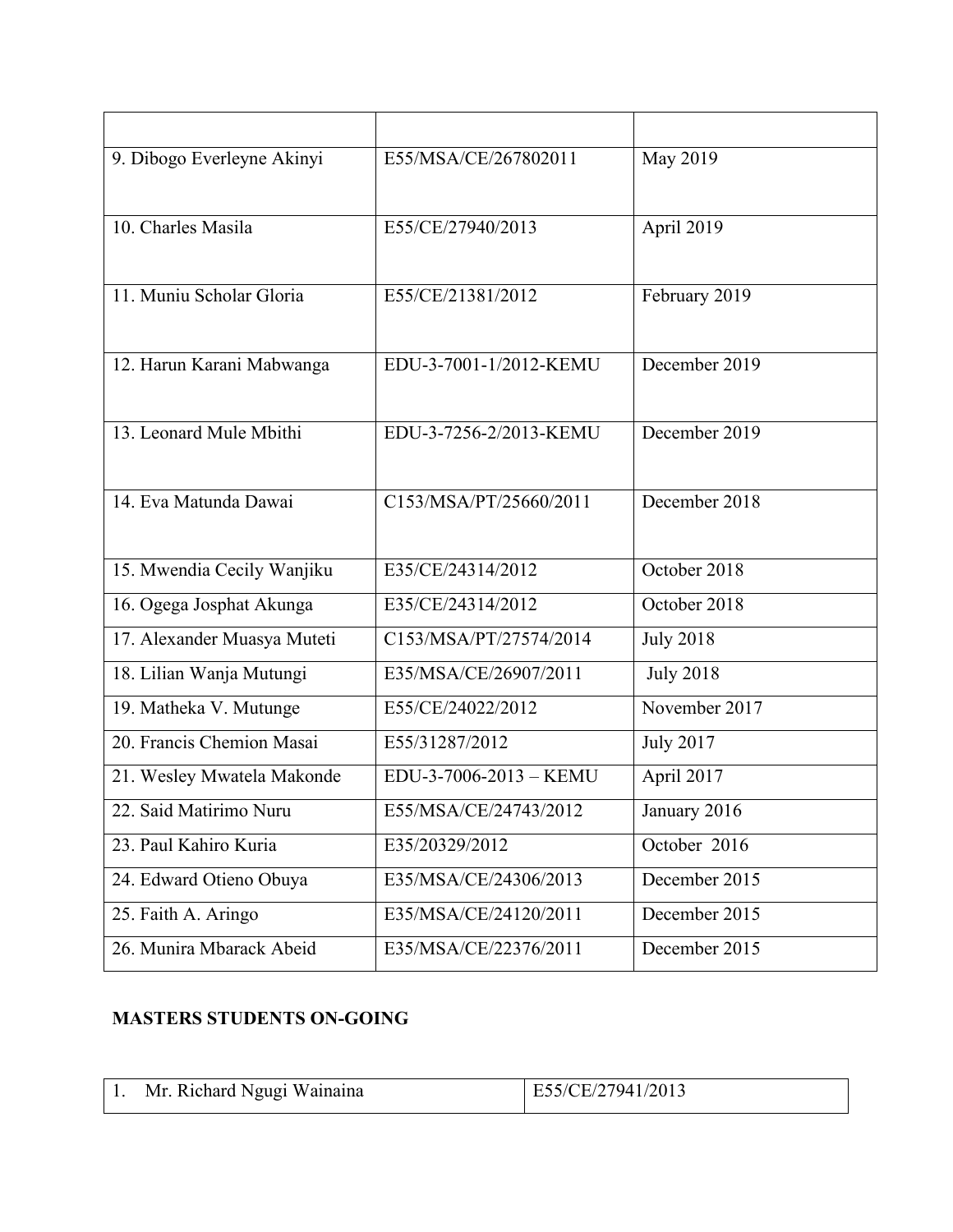| 2.  | Mwongera F.Nkatha          | E55/NKI/PT23418/12     |
|-----|----------------------------|------------------------|
| 3.  | Debora Wangari             | E55/MSA/CE/21465/12    |
| 4.  | Kivure Regina Mwaka        | E55/MSA/CE/24387/11    |
| 5.  | Achevi Iminza Victoria     | E55/MSA/CE/25456/11    |
| 6.  | Debora C. Odera            | E55/MSA/CE?24309/13    |
| 7.  | Manyara Boss               | E55/CTY/PT/27561/13    |
| 8.  | Mbugua Jane Wairimu        | E55/MSA/CE/34576/2016  |
| 9.  | Joseph Kioko Wambua        | E55/CE/MSA/27199/2018  |
|     |                            |                        |
|     | 10. Jacinta Mwende Muthoka | E55/CE/MSA/27196/2018  |
|     |                            |                        |
|     | 11. Damaris Redson Safari  | C153/MSA/PT/38893/2017 |
|     |                            |                        |
|     | 12. Agripina N.T Oluoch    | E55/MSA/CE/28404/2015  |
|     |                            |                        |
| 13. | Scort Ghati William        | E55/MSA/CE/29110/2015  |
|     |                            |                        |
|     | 14. Ruth Mukiri            | E55/CE/37582/2016      |
|     |                            |                        |
|     | 15. Nyangwara Obura Alfayo | C153/MSA/PT/28558/2014 |
|     |                            |                        |
|     | 16. Lilian Wanza Kingondu  | E55/CE/MSA/34497/2017  |
|     |                            |                        |
|     | 17. Ruth Chepkemboi Lutta  | C153/MSA/PT/27647/2014 |
|     | 18. David Okumu Matete     | C153/MSA/PT/37264/2017 |
|     |                            |                        |
|     |                            |                        |

# **1.4 PROFFESSIONAL/ CONSULTING**